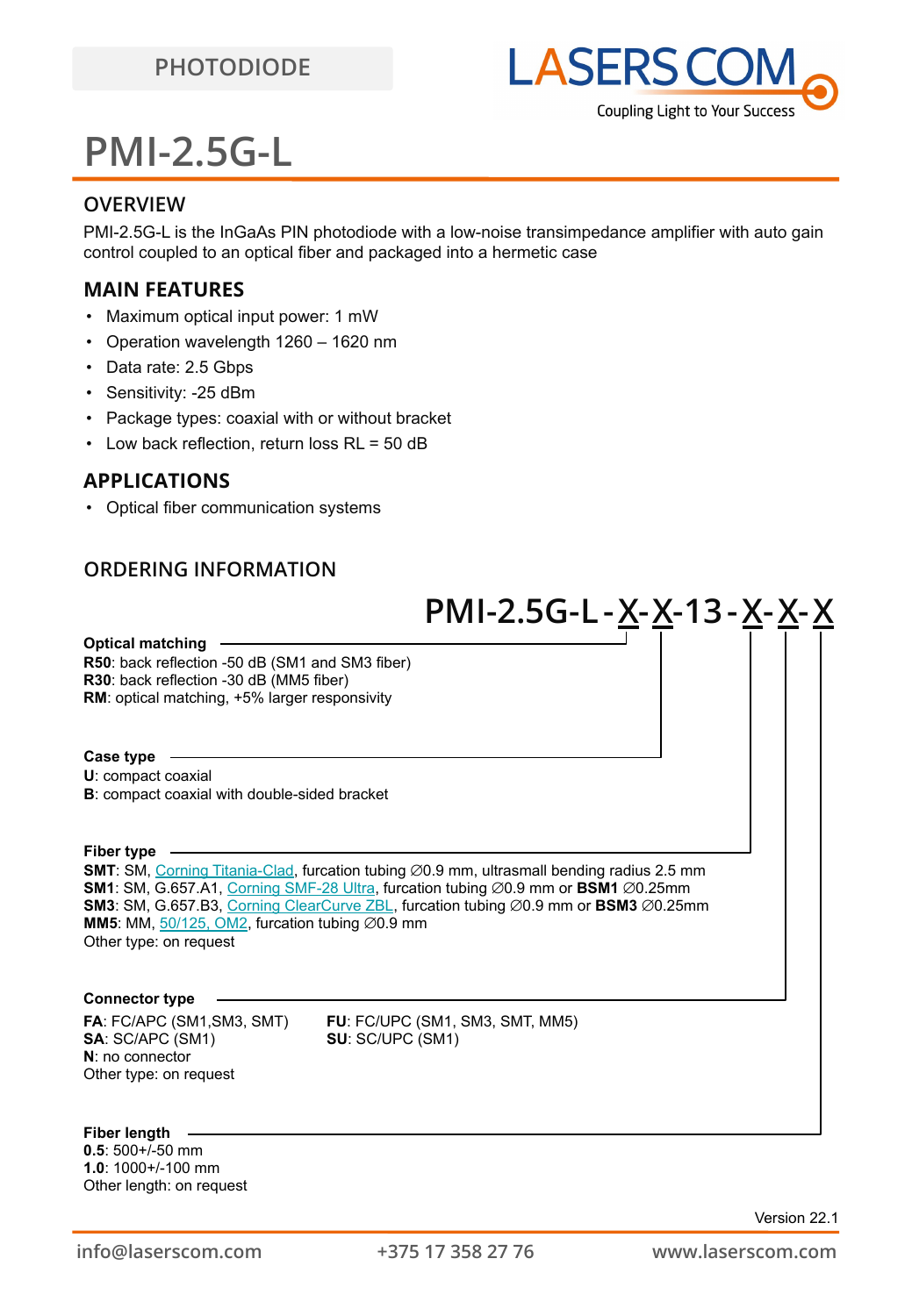# **PMI-2.5G-L**

## **ABSOLUTE MAXIMUM RATINGS**

| Parameter             |           | Value          | Unit        | <b>Conditions</b> |
|-----------------------|-----------|----------------|-------------|-------------------|
| Operating temperature | <b>OD</b> | $-40 \div +85$ | $^{\circ}C$ |                   |
| Storage temperature   | sta       | $-40 \div +85$ | °C          |                   |
| Soldering temperature | sold      | 260            | °C          | Max. 5 seconds    |

### **ELECTRICAL-OPTICAL CHARACTERISTICS (SM FIBER, λ = 1310 nm, T = 25 °C)**

| Parameter                 |                          | Min | Typ | Max   | Unit       | <b>Test conditions</b>                                                     |
|---------------------------|--------------------------|-----|-----|-------|------------|----------------------------------------------------------------------------|
| Supply voltage            | $V_{cc}$                 | 3.0 | 3.3 | 3.6   | V          |                                                                            |
| Supply current            | $\mathsf{I}_{\text{cc}}$ |     | 48  | 60    | mA         | no load                                                                    |
| Differential responsivity | $R_{d}$                  | 14  |     | 30    | mV/µW      | $R_{load}$ = 100 $\Omega$ , P = - 23 dBm,<br>$\lambda = 1310$ nm           |
| Single-ended responsivity | $R_{\rm s}$              | 7   |     | 15    | mV/µW      | $R_{load} = 50 \Omega$ , P = - 23 dBm,<br>$\lambda = 1310$ nm              |
| <b>Bandwidth</b>          | <b>BW</b>                | 1.4 |     |       | GHz        |                                                                            |
| Low frequency cut-off     | LF                       |     | 80  |       | <b>kHz</b> |                                                                            |
| Rise/fall time            | $t_R$ , $t_F$            |     | 170 | 200   | ps         | $P = -23$ dBm, 20% - 80%                                                   |
| Saturation power          | $P_{sat}$                | 0   |     |       | dBm        |                                                                            |
| Impedance                 | $R_{0}$                  |     | 50  |       | Ω          |                                                                            |
| Sensitivity               |                          |     |     | $-25$ | dBm        | $\lambda$ = 1310 nm, 2488.32 Mbps,<br>$BER = 10^{-10}$ , PRBS23, ER = 10dB |

TIA type: [PHY1097](https://www.maximintegrated.com/en/products/comms/optical-communications/PHY1097.html)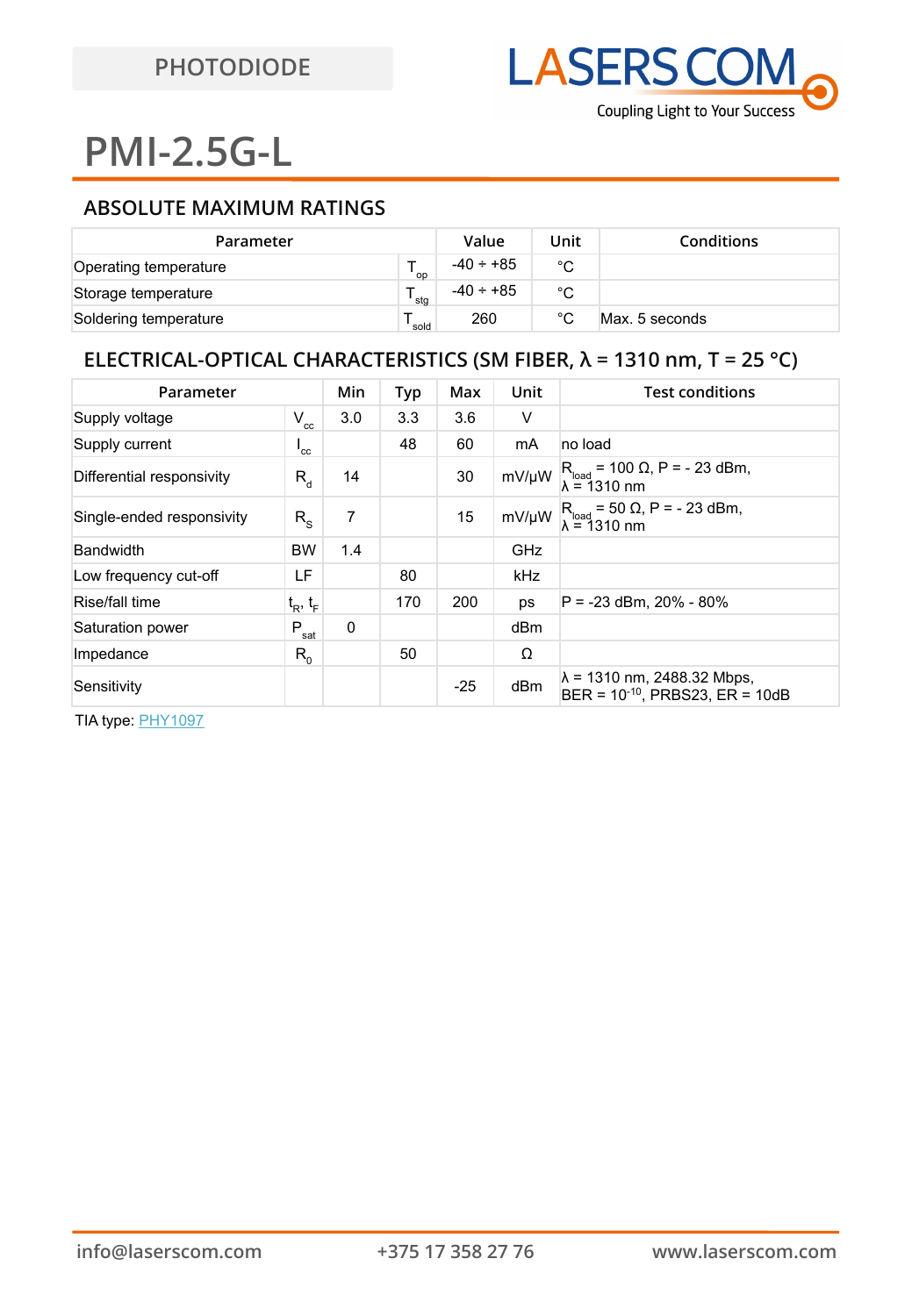## **PHOTODIODE**



## **PMI-2.5G-L**